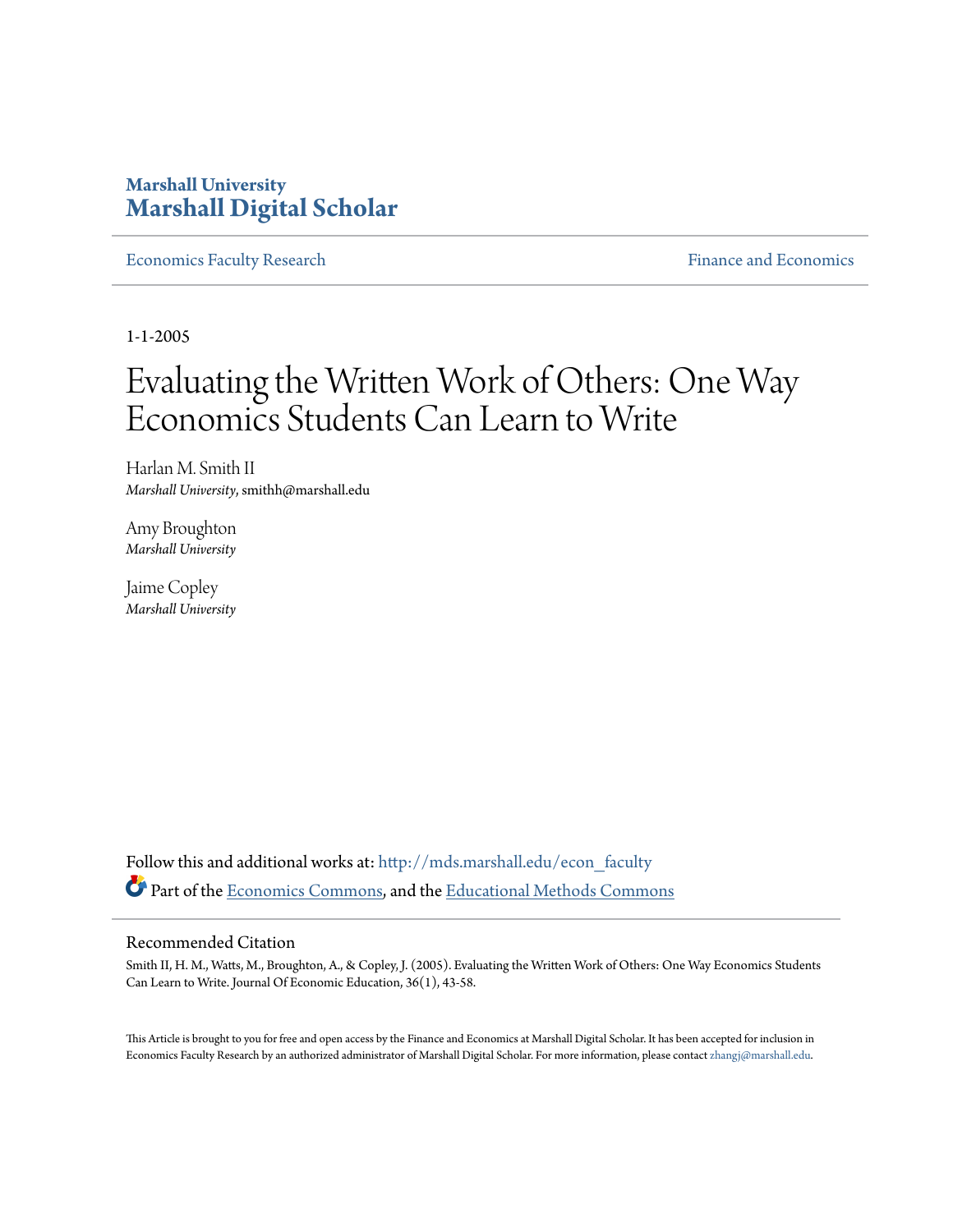## **Evaluating the Written Work of Others: One Way Economics Students Can Learn to Write**

Harlan M. Smith II, with Amy Broughton and Jaime Copley

*Abstract:* The authors present a series of writing assignments that teaches students how to evaluate and critique the written economic work of others. The foundation text is McCloskey's (2000) *Economical Writing*. The students' dialogues with McCloskey, with each other, and with the authors of the pieces they evaluate sharpen their understanding of, and ability to use, language as an instrument of economic thought. Interviews with former students identify specific benefits from the student perspective of this approach. The authors show how the assignment series can be modified in several ways and how the general approach, as well as the foundation text, can be used in different economics courses.

When economists discuss how to promote student learning, particularly at the undergraduate level, the talk often turns to writing. Fels (1984), Crowe and Youga(1986), Cohen and Spencer (1993), Davidson and Gumnior (1993), Petr (1998), McCloskey (2000), and Walstad (2001), among others, emphasize that good economic writing and good economic reasoning go hand-in-hand. Poor economic writing often reflects muddled, unfocused, or illogical economic thinking. One key way instructors can help students learn to think like economists, therefore, is to incorporate written work into the undergraduate curriculum.

A specific type of writing assignment that improves student thinking skills requires students to evaluate and critique the written work of others. To acquire this proficiency, students must sharpen their understanding of, and ability to use, language as an instrument of economic thought. In the process, they develop their ability to think like economists because "the hard business of economic thinking is getting the words straight" (McCloskey 2000, 4). This type of assignment has received scant attention in the literature. Only Grunin and Lindauer (1986) and Hansen (1993; 2001) have discussed such assignments at length. Grunin and Lindauer showed that assignments requiring evaluation force students to interact with, and think independently about, economic arguments. Hansen found the benefits of having students evaluate each other's papers in an upper-level class significant enough to make peer evaluation a "regular feature in other courses" (Hansen 1993, 216). In his 2001 piece, Hansen included three evaluation exercises in the set of 16 writing assignments that promote his six proficiencies. Both Grunin and Lindauer and Hansen (1993) noted that when students must evaluate others' written work, they are forced to develop a skill that they rarely use elsewhere in the curriculum and which, consequently, they are initially uncomfortable exercising.

In this article, I present an integrated set of writing assignments, constructed around McCloskey's *Economical Writing*, designed to develop students' ability to evaluate and critique the written economic work of others. This assignment series puts students in a position to learn for themselves what makes for good writing by helping them internalize a set of standards and criteria that separates, objectively, good writing from bad writing. The individual assignments and how they are graded force students to take responsibility for their own learning and transfer to the students themselves the responsibility for becoming authorities on good writing. Collegiate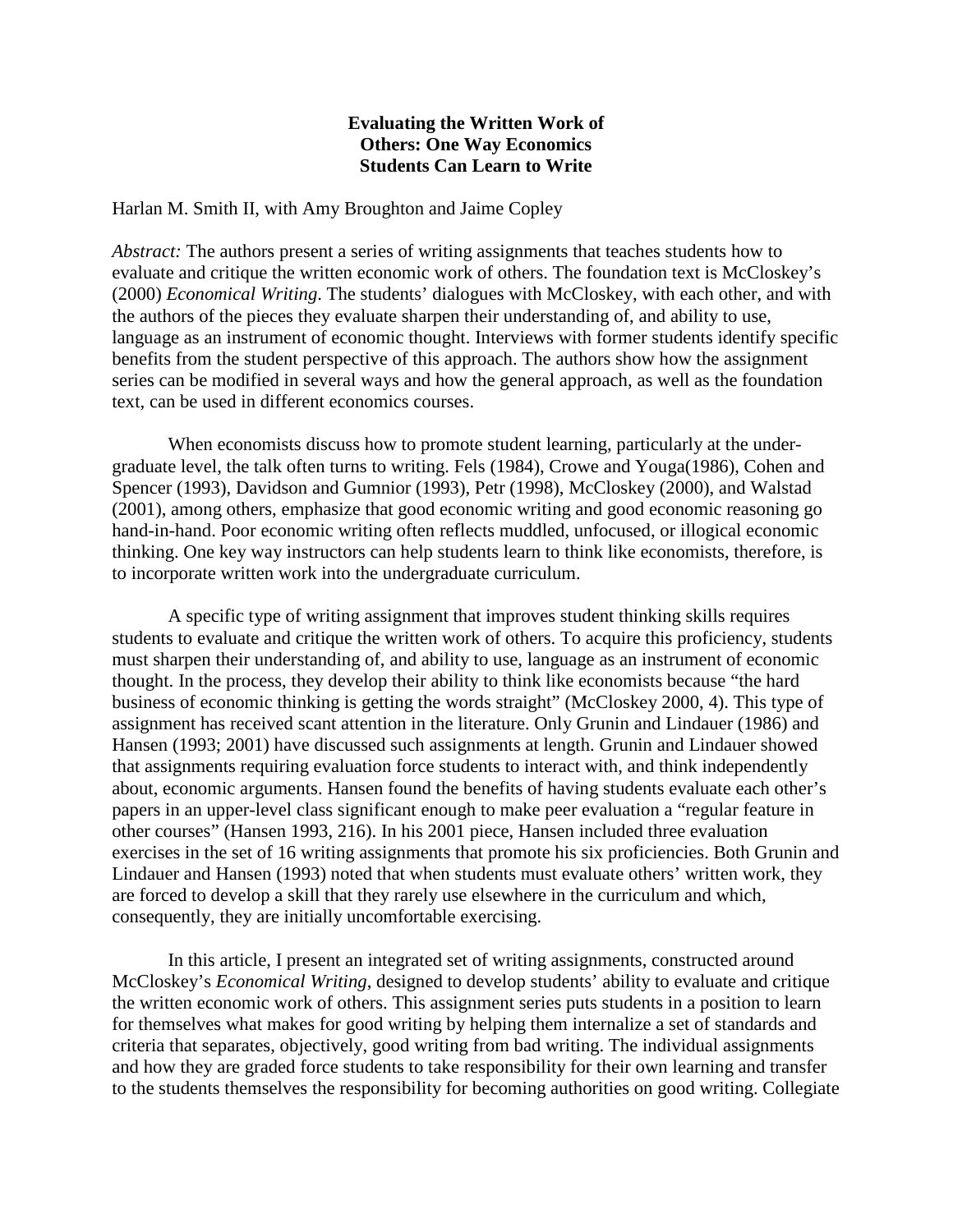instructors of writing Peter Elbow and Kenneth Bruffee discuss the benefits of this approach in, for example, McDonald (2000).

After briefly discussing the course where the students do this work, I lay out the sequential nature of the series assignment and illuminate the structure and goals of each individual assignment. In the process, I discuss the choices I have made, concerning when, where, and how to intervene in the students' learning process. I then interview two students on their experiences with *Economical Writing* and the assignment series. What current and former students think about efforts to help them think and write more clearly is important diagnostic material that can be used to increase teaching effectiveness (Hansen 1993, 2001; Palmini 1996; Simpson and Carroll 1999).

These interviews present a before-and-after view, from the student perspective, of the effectiveness and usefulness of the assignment series. The first student interviewed is a recent graduate in economics, one of 37 who have completed the assignment series under my guidance. The second student interviewed is a senior economics major who has not yet taken the class in which students complete the assignment series. I explain why I selected each student at the start of their respective interviews.

I conclude by discussing the possibilities for using variants or components of this assignment series in different courses, and I identify alternative assignments that develop students' evaluation skills.

#### **THE ASSIGNMENT SERIES**

Senior majors in our program are required to take the Economics Workshop, a twosemester course sequence worth a total of four credit hours. By the end of this sequence, the students are able to:

- 1. Speak effectively and confidently on economic topics in public situations;
- 2. Give an effective multimedia presentation on a specific economic topic;
- 3. Communicate economic ideas effectively in writing; and
- 4. Evaluate and critique effectively the oral and written work of others.

During the first semester, the students focus on developing their oral communications skills by pursuing objectives 1 and 2, and they learn how to give oral evaluations of speeches made by their peers. The second semester focuses on objective 3 and the writing component of objective 4. The students pursue these two objectives primarily by working through the assignment series highlighted here.<sup>1</sup> A brief summary description of each of the five assignments in the series is shown in Table 1. (A complete set of Assignment Sheets is provided in Appendix 1.)

Assignment 1 is the Reaction Essay. The goals are straightforward: to force the students to read the book and to make them think about what McCloskey is saying.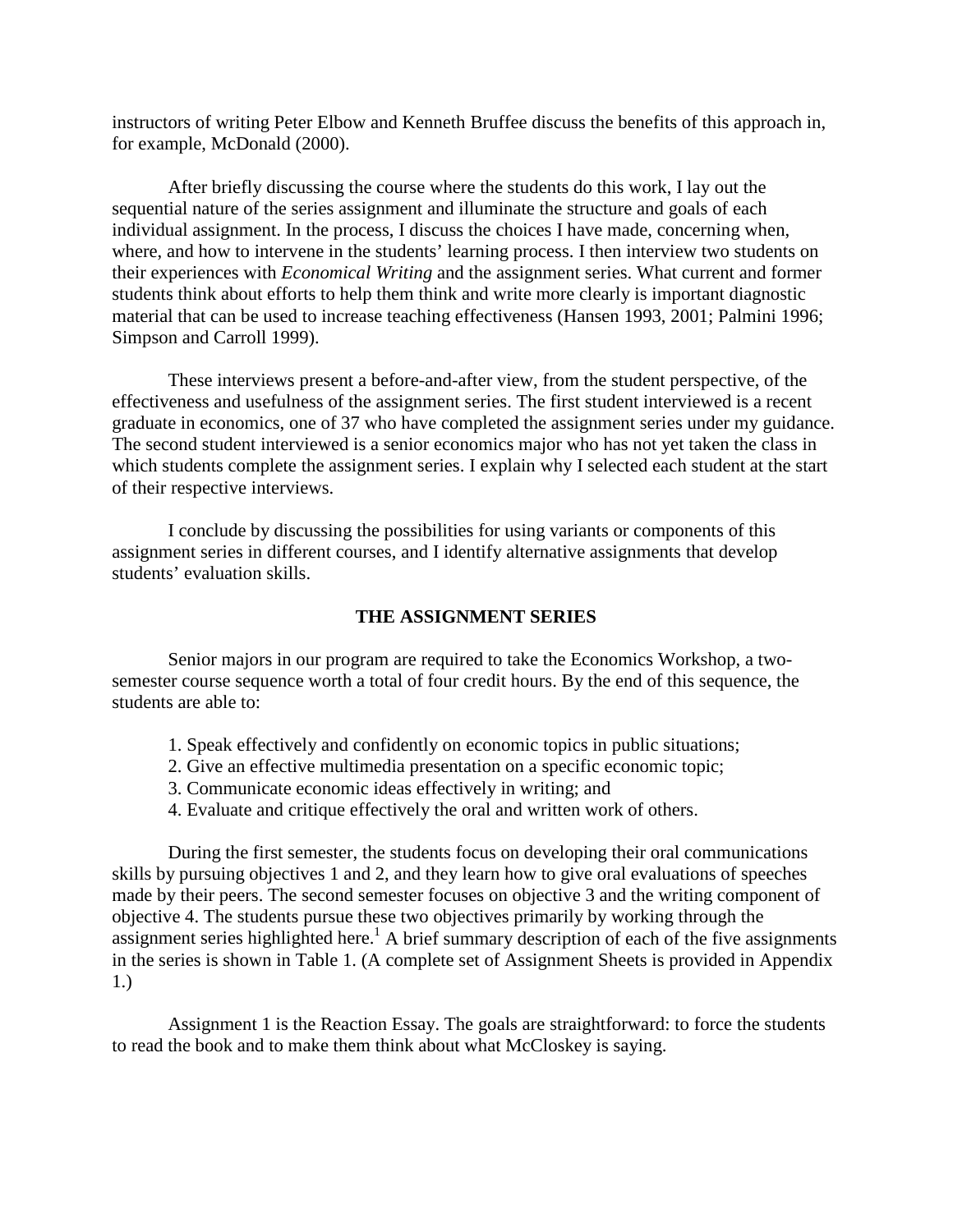#### **TABLE 1. The Individual Assignments\_\_\_\_\_\_\_\_\_\_\_\_\_\_\_\_\_\_\_\_\_\_\_\_\_\_\_\_\_\_\_\_\_\_\_\_\_\_\_\_\_\_\_\_**

| <b>Assignment 1: Reaction Essay</b><br>Assignment 2: Classmate Critique | Read and react to <i>Economical Writing</i> .<br>Read, react to, and critique a classmate's                                                                                                  |
|-------------------------------------------------------------------------|----------------------------------------------------------------------------------------------------------------------------------------------------------------------------------------------|
|                                                                         | Reaction Essay.                                                                                                                                                                              |
| Assignment 3: Team Paper                                                | Write a co-authored reaction essay on<br>Economical Writing.                                                                                                                                 |
| Assignment 4: Economist<br>Evaluation                                   | Read a booklet on how to do economic<br>analysis written by a professional<br>economist for undergraduates. Evaluate<br>in terms of economic content, usefulness,<br>and quality of writing. |
| <b>Assignment 5: Peer Evaluation</b>                                    | Read a research paper written by a senior<br>economics major of a previous year.<br>Evaluate in terms of economic content<br>and quality of writing.                                         |

The second assignment is the Classmate Critique. Each student reads a classmate's Reaction Essay and then critiques it according to specific instructions. The students are thus forced to encounter and react to *Economical Writing* a second time—not by rewriting their original Reaction Essays or by trying to figure out what the instructor thinks about the book—but rather by reading what a peer thinks about McCloskey. In the process, the students begin developing their evaluation skills, albeit in a preliminary way.

Assignment 3 is the Team Paper. The students who read each other's Reaction Essay for the Classmate Critique pair up, and each pair writes a joint Reaction Essay on *Economical Writing*. This assignment forces students to further refine their own thinking on McCloskey through sustained interaction with a peer. As the students translate their joint thinking into prose, they sharpen their writing skills.

After completing the Team Paper, the students are ready to tackle the fourth and fifth assignments, the Economist Evaluation and the Peer Evaluation. The students must now use what they have learned from McCloskey and from the first three assignments to evaluate the written work of others.

Why are evaluation skills a central objective of the assignment series? No matter how much writing instructors ask students to do in the major, and no matter how much written feedback they receive, too few students internalize a set of standards or criteria that separates in a general, objective sense—good writing from bad writing. Instead, students tend to latch onto writing criteria on a class-by-class basis. In Adkins' class, they ask, "What does Adkins want?" On the basis of their answer to this question, they write their papers. In Johnson's class, the students ask, "What does Johnson want?" and write their papers accordingly. Students' paperwriting activities often take on aspects of a strategic game.

In light of this, I have formed the following hypothesis: Asking students to write, no matter how much, without raising evaluation skills to the status of an end in itself is inefficient if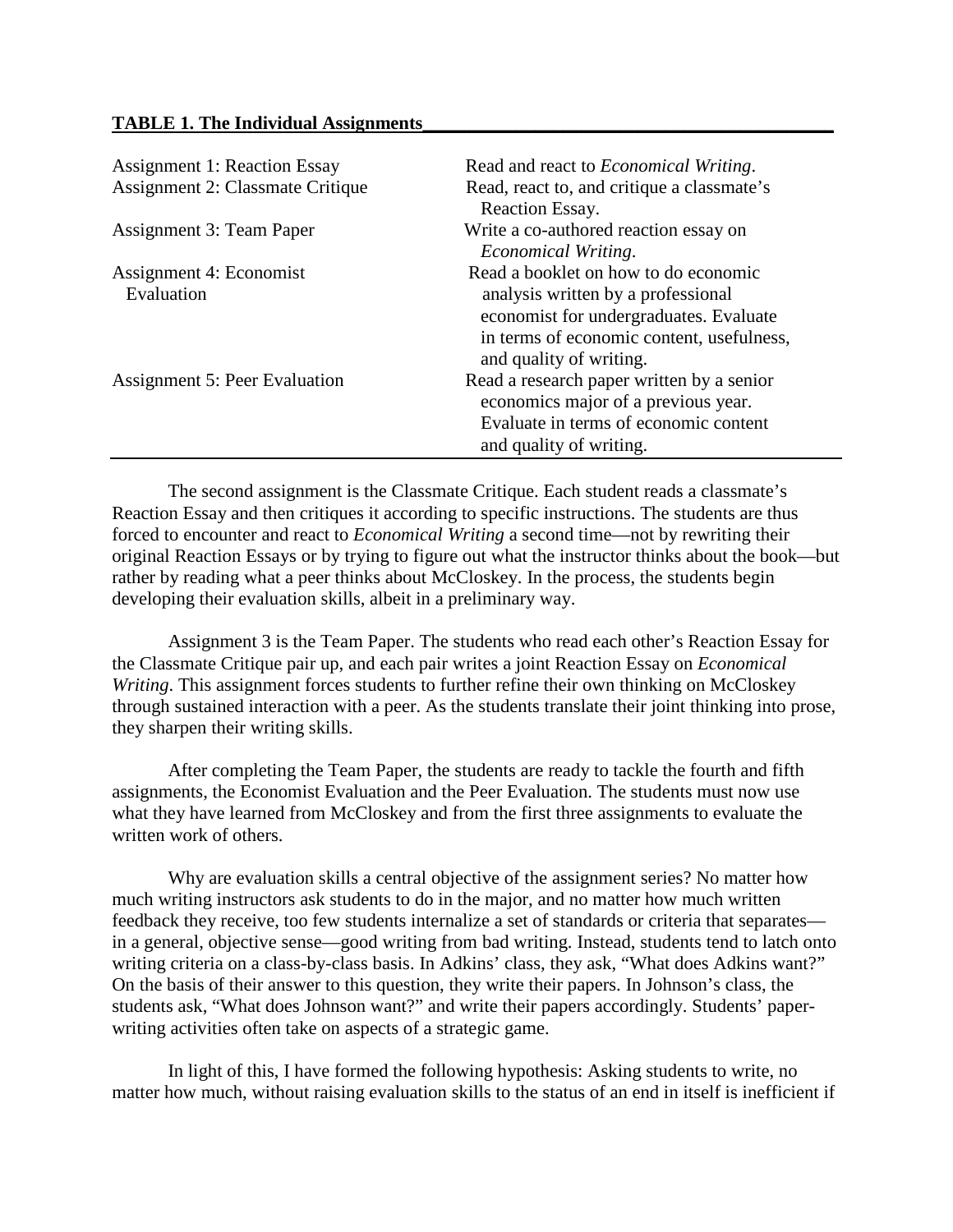the goals of a writing program are to help students learn how to think more precisely and to express their thoughts more clearly on the written page. Students begin to make progress toward these goals, however, when they have to evaluate the written work of others. As students learn how to apply objective standards and criteria (e.g., McCloskey's) to written work, they begin to see, in a detached way, what works and what does not. In the process, students come to realize that, as McCloskey (2000, 15) says, "The rules [of good writing] are factual rather than logical."

By evaluating the written work of others, therefore, students learn for themselves what makes good writing. Eventually, they realize that they can apply this knowledge to their own work. Once students learn how to evaluate their own writing in a critical and detached way, on the basis of objective standards and criteria, they will have the tools necessary to teach themselves how to write better. The students will be ready and able to take responsibility for their own learning.

Now consider the Economist Evaluation assignment. The students read *How to Solve Economic Problems* (Paulaha 1994), an instructional how-to-do-economics pamphlet written by an economist for undergraduates. The students must then evaluate this pamphlet in terms of its economic content, its usefulness and quality as a how-to manual, and its quality as a piece of writing.

Why this pamphlet? Paulaha (1994) shows students how to use basic economic principles and the economic way of thinking to identify, frame, and solve economic problems, but he violates many of McCloskey's writing rules. So the students have both economic and writing work to critique as they tackle this assignment; and they do critique. The wide range of thoughtful responses I get each year is exhilarating. The students are indeed sharpening their understanding of, and ability to use, language as an instrument of economic thought.

For the Peer Evaluation, the students read a research paper written by an anonymous senior economics major of a previous year, and then evaluate this paper in terms of its economic content and its quality as a piece of writing. I select a paper that contains both good and bad writing and analysis to make sure that the students have a lot to evaluate critically. Given the wide variety of thoughtful Peer Evaluations I have received during the past two years, I believe that this assignment does indeed help students learn how to think more precisely and to express their thoughts more clearly on the written page.

The instructor faces a dilemma when it comes to the Peer Evaluation and the Economist Evaluation: How much guidance to provide? Should one turn the students loose to develop their evaluations as they see fit? Or should the students be required to use a specific framework? If the latter, how tight or constricting should the framework be? I have chosen a middle way. Although I do not require the students to follow any particular framework as they write their essays, I provide them with a set of questions they are free to use if they want to help themselves organize their thinking (see Appendix 1).

More generally, the instructor must choose a role to play throughout the assignment series. When, where, and how should the instructor facilitate and shape the students' dialogues with McCloskey, with each other, and with the authors of the pieces they evaluate? Because the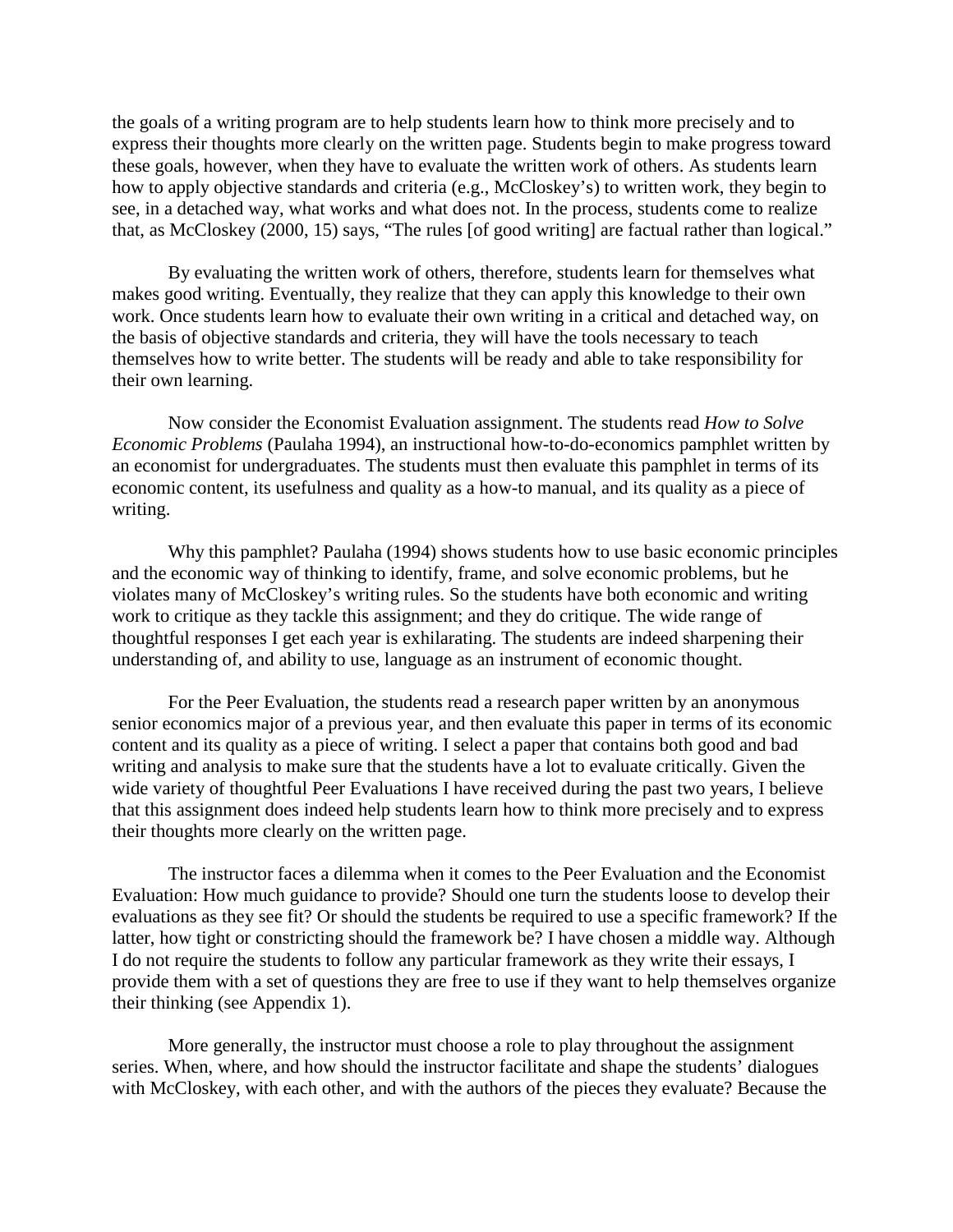goal of the assignment series is to put students in a position to learn for themselves what makes good writing by helping them internalize a set of objective writing standards and criteria, I have chosen to act as a facilitator. I have decided not to lecture the students on writing nor to lead discussions on the required readings but rather to focus my efforts on constructing assignment sheets that will transfer responsibility for learning and the responsibility for becoming an authority on good writing to the students themselves—if they follow the instructions. In grading, I focus on whether the instructions have been followed. When I encounter unclear or illogical thinking at any stage, I provide immediate feedback designed to help students discover what they are trying to say and help them evaluate whether their thinking makes sense. Given the sequential nature of the assignment series, the students take this feedback seriously. They appreciate this feedback as well once they realize that its purpose is to improve their thinking and writing skills.

#### **AN INTERVIEW WITH A RECENT GRADUATE**

Amy Broughton graduated, as an economics major, just a few months before doing this interview. She was a solid but average student in our program; her economics GPA was in the Bto-B\_ range. She is also dependable. I knew that even though she had graduated and moved on in her life, if she agreed to participate in this project she would follow through to the best of her ability. Amy's perceptions of *Economical Writing* and the assignment series, moreover, are representative of those held by the 37 graduates who have completed the assignment series under my guidance. Evidence to this effect is provided in Appendix 2.

Question. Amy, please introduce yourself by explaining your decision to major in economics and your current future plans.

Answer. I graduated with a bachelor's degree in economics. But I entered college Planning to study biology because my original goal was medical school. I soon discovered, however, that I enjoyed the courses I had to take in the college of business and began thinking about an MBA or law school. After talking with professors and friends about what major would be best, I decided upon economics. I've never regretted this decision, although I'm still not sure what career to pursue. Right now I'm planning on applying to law school. To gain experience and learn about the legal profession, I've just started working for a law firm.

Q. How did completing the assignment series improve your writing?

A. Most students I know sell their textbooks back right after the final exam, or even before the class is over. But it has been almost a year since I first read *Economical Writing,* and I still have the book. I still use it. Each time I read it, I uncover more ideas and tips that I am able to put into practice. I would recommend this book to anyone, not just economics majors.

McCloskey believes that writing, like mathematics, can be learned. She says on page 8 that "It's an evasion to talk of writing as a natural gift, a free lunch from the gods, which some people have and some just don't." While I was in English 101, I would have disagreed with her. I felt the gods had given me the "filet mignon/lobster special" as my free lunch. Little did I realize how wrong I was. I first noticed problems during my second college English class, when my professor told me to write more simply. But it was not until I began working on the assignment series that I realized I had a lot more to learn about writing than I thought. My skills were actually more on the "cheeseburger value-meal" level.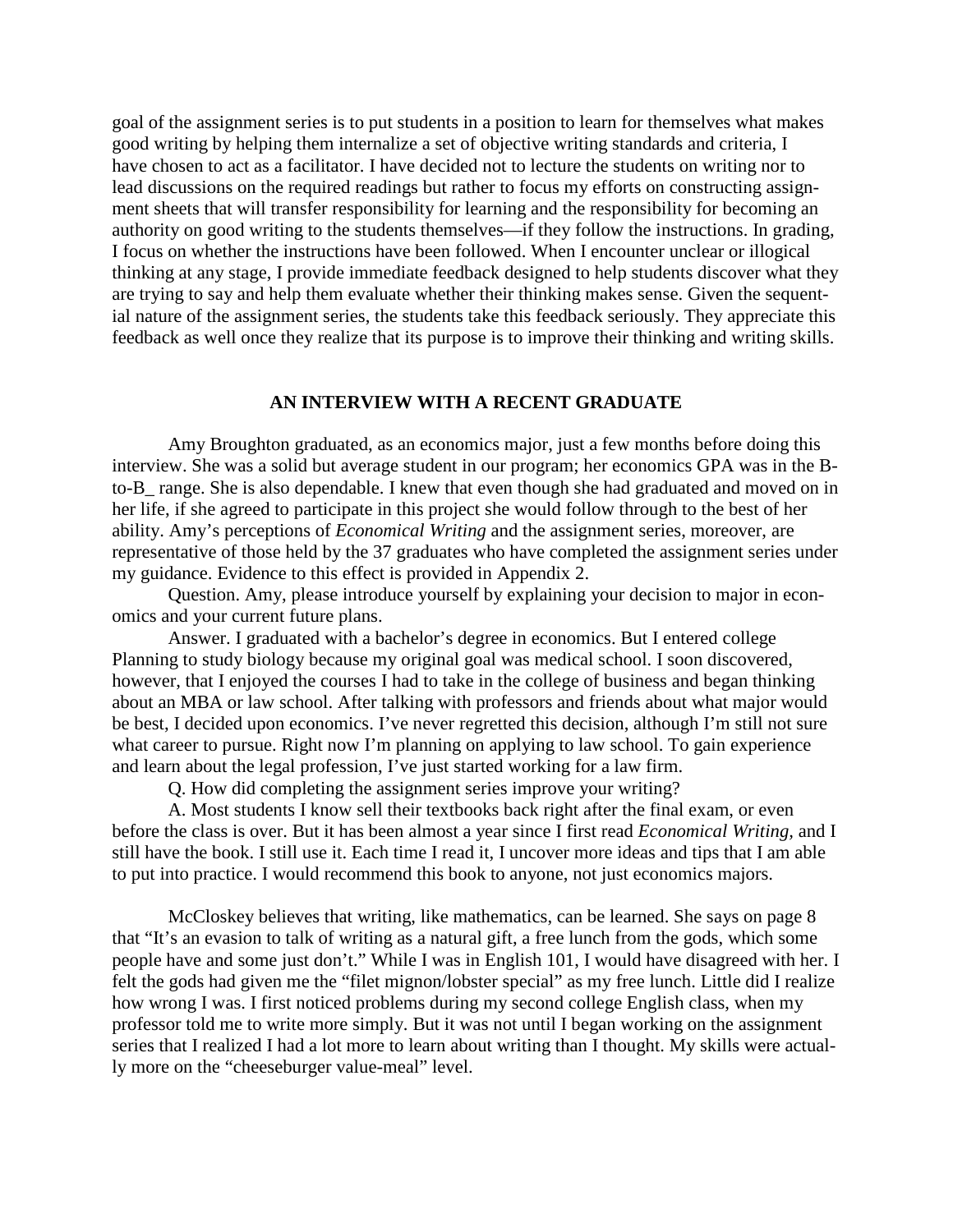Completing the assignment series helped me improve my writing. I learned to spot mistakes in papers that I otherwise would have thought were perfect. As a result, I am able to express my ideas more clearly. I believe this proves that my thinking is better.

One of my great fears was taking the GMAT, especially when I learned that it contained a writing assessment section. However, I kept the required essays clear and precise, remembering many of McCloskey's tips. When I compared scores with a fellow economics major who had not read *Economical Writing* and had not done the assignments related to the book, I learned that I had done better than he. I was glad I had read the book and learned something from it.

I recently spent six months working for an economics research center. As I put together my reports, I discovered that what I had learned during the assignment series reached far beyond the classroom. McCloskey's tips, I realized, are applicable in the "real world" as well. And I must have learned those tips well, for my writing abilities received praise from my supervisor. I was able to practice good writing.

Q. What five specific tips in *Economical Writing* did you find most helpful, and why?

A. The fifth most important tip in the book, to me, is "Write Early Rather Than Late" (ch. 8). McCloskey makes many good points here. She says to use a note card for each new idea and organize the cards in a manila folder. She also says that an outline will help you in writing a paper. I followed this advice on the GMAT. On scratch paper, I organized my thoughts for each essay. This saved time because I was not stuck on any paragraph. My essays had direction. McCloskey also points out that you should write down an idea as soon as it comes to you because if you wait, you will forget it. I can't count how many times this has happened to me. Usually I can remember some of the idea, but it was never as good as that first thought.

Number four on my list is "Speak to an Audience of Human Beings" (chapter 11). McCloskey says to pick an actual person, or even invent an imaginary reader, and direct your writing to her. This will keep you from writing a paper that doesn't flow. This rule has helped me remember, too, that the point of writing is to be understood by your intended audience. I have learned that if my intended reader can't understand what I've written, I must rewrite my paper until she does.

"Rules Can Help, But Bad Rules Can Hurt" (ch. 3) is number three on my list. I entered college writing the way my high school English teachers had taught me. I made straight A's in high school English, so what could I have been doing wrong? But McCloskey showed me that most of the rules I had learned were incorrect. Instead of making a paper flow, they did just the opposite. McCloskey says that these rules are set by Miss Jones, a fictional eighth grade English teacher. If my education has been at all typical, I'd have to say that many people follow at least some "Miss Jones Rules," perhaps for their entire careers. I had no idea I was using Miss Jones Rules until I read *Economical Writing*.

I rank "Avoid Elegant Variation" (ch. 20) as McCloskey's second most important tip. *Elegant variation* is when different words are used for the same word. Miss Jones preaches that all writers should do this. Her rule is, "do not repeat the same word within three sentences." I followed this rule carefully in every paper I wrote before I tackled the assignment series.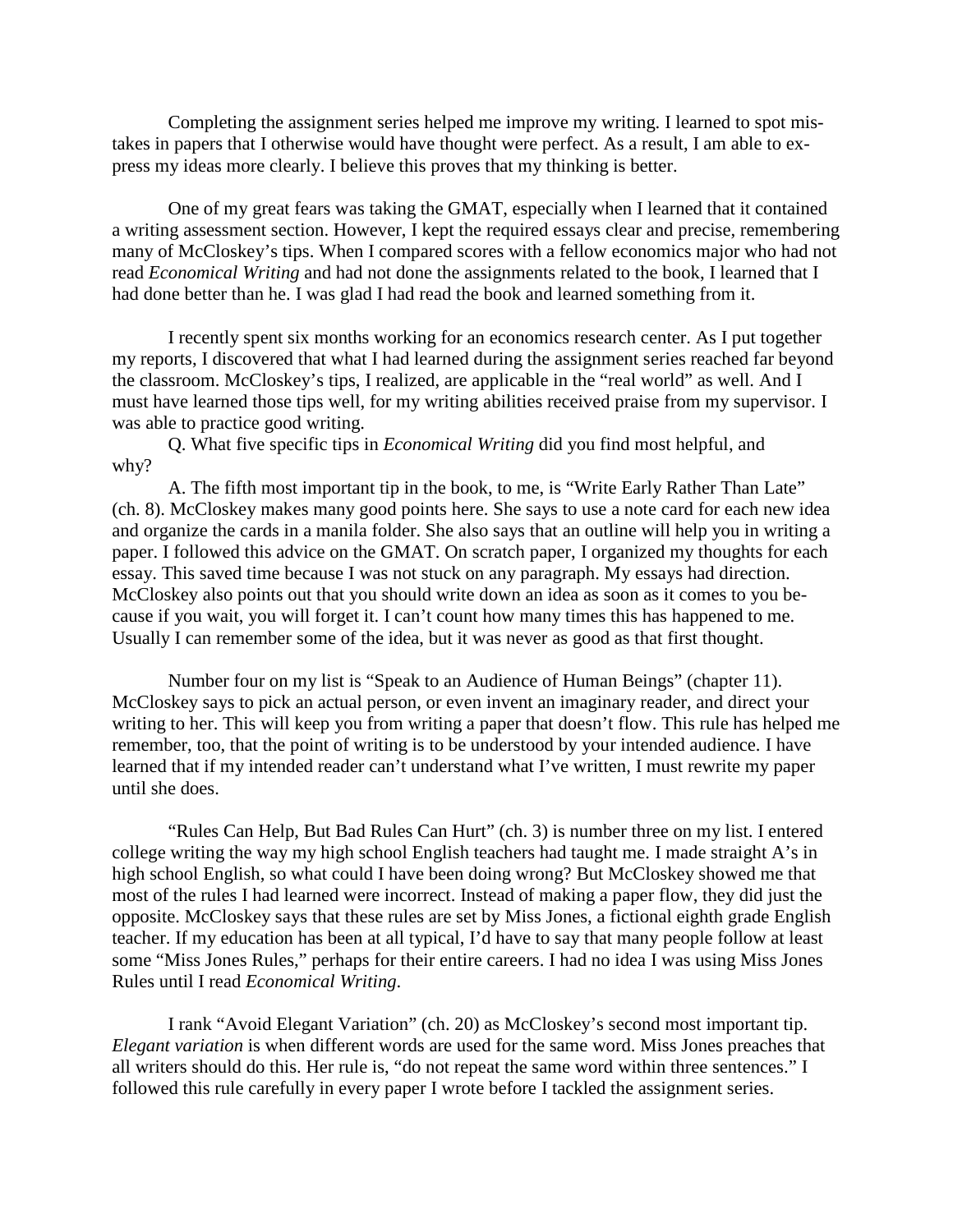But McCloskey says that varying words elegantly just confuses the reader. She says to use one word to mean one thing. When McCloskey forced me to think about this, I realized that she's right: another term for *elegant variation* is *confusing variation*. So before doing this interview I looked again at the words you use to describe each assignment and reviewed our agreedupon terminology. The last thing I want to do here is confuse the reader by using too many different words to describe the assignments. I'd rather be clear, so the reader can understand me, than be elegant to satisfy Miss Jones.

#### **TABLE 2. How Effective Is Each Assignment?**

| ∗<br>* * * |
|------------|
|            |
|            |
| $* *$      |
| * * *      |
|            |

This point leads to the tip I consider to be first and most important: "Be Clear" (ch. 4). McCloskey argues that this is the one genuine golden rule of writing. I agree. You must be clear to be understood. McCloskey's quotation from the Roman professor of writing, Quintilian, on page 12 really struck me: ". . . write not merely so that the reader *can* understand but so that he cannot possibly *misunderstand*." I realize now that the most important task of the writer is to make sure the reader understands what the writer is saying. If the reader misunderstands, what has the writer accomplished?

Q. Which individual writing assignments in the series were most effective? Which were least effective? Why?

A. Now you're asking me to get down to what is, from the student's perspective, the heart of the matter. In Table 2, I rate each of the assignments by giving them one, two, or three stars (with three being the most effective). I'd like to talk about three of the assignments, one which I found very effective and two that were lacking in some respects.

The fifth assignment in the series, the Peer Evaluation, gets three stars from me. To complete this assignment, I had to evaluate and critique a fellow major's work. At first I thought I could fly solo, but I flew straight into the pavement. I was therefore grateful for the optional questions you provided as guidance. This guidance enabled me to throw my initial hesitancy away and helped me apply my newly found McCloskey knowledge to the paper. I began to notice where the writing had gaps or faults, and where the paper didn't flow, thanks to the author's use of many Miss Jones Rules. By the end of this assignment, I discovered that I was able to use McCloskey's tips, objectively, to determine how good or bad the paper was in terms of both content and writing. My initial hesitancy and fear turned into a sense of accomplishment.

If I was hesitant about tackling the Peer Evaluation, how do you think I felt about the Economist Evaluation? I never got comfortable using McCloskey's tips to evaluate *How to Solve Economic Problems*. I also found it hard to evaluate the pamphlet's economic content. Maybe I had trouble because this was the first time I had to do such an evaluation. Maybe the Peer Evalu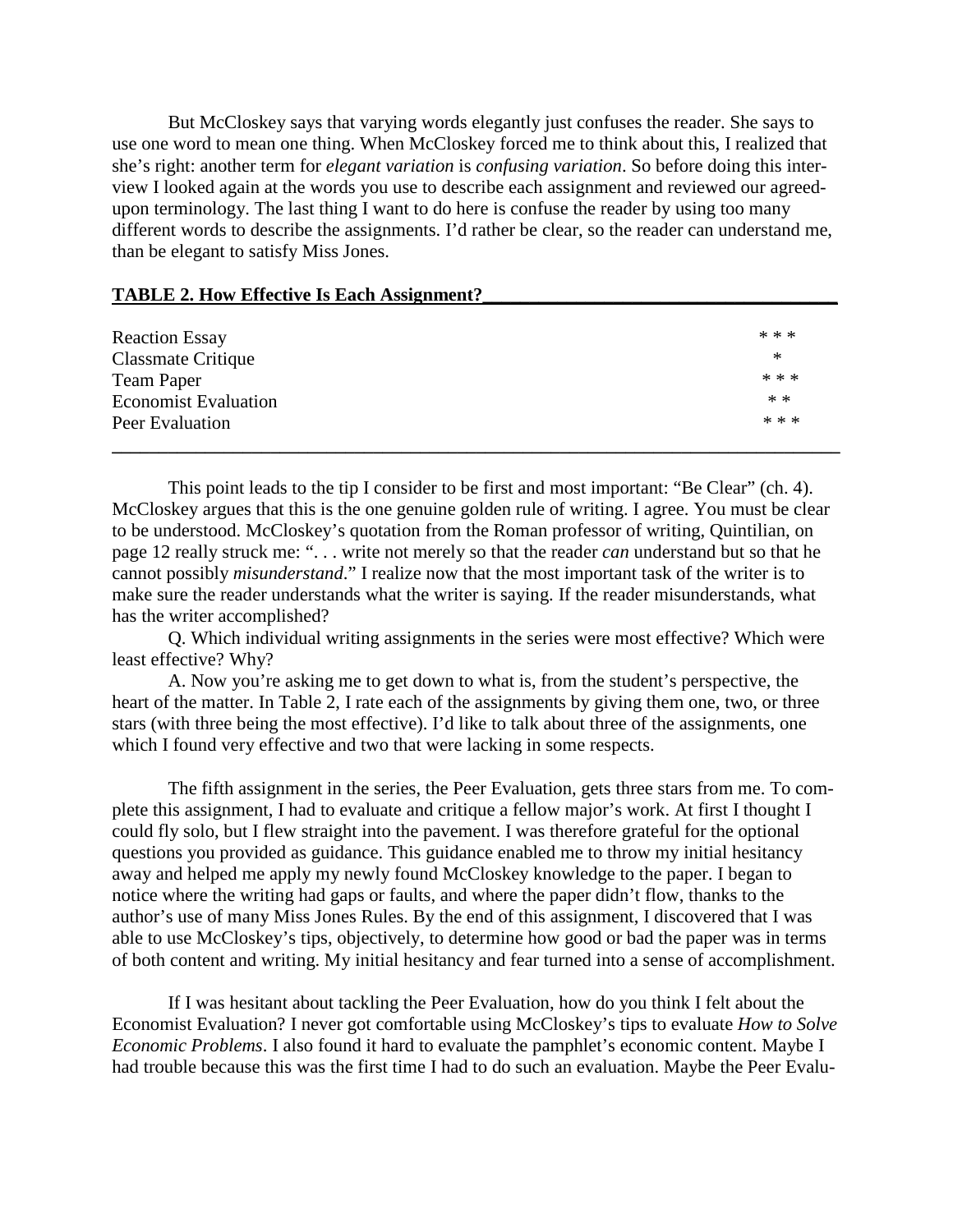ation was easier simply because of the struggle I went through to complete the Economist Evaluation.

I give one star to the Classmate Critique. You wanted us to interact with our partners and evaluate their work. Interact I did. Evaluate I didn't. For the most part I felt like I was giving my opinions rather than using McCloskey's tips to evaluate objectively my partner's essay. This assignment, however, did serve as a good bridge between the Reaction Essay and the Team Paper. I learned more about what McCloskey says in *Economical Writing* by considering my partner's reactions to this book and how they differed from mine.

Q. How effective was the assignment series as a whole?

A. I believe that all five assignments were important, and I wouldn't have learned as much without doing them all. Without the Economist Evaluation and the Peer Evaluation, the first three assignments would not have been that helpful. And just doing one of the evaluation exercises was not enough. I needed to do both the Economist Evaluation and the Peer Evaluation to get (somewhat!) comfortable looking at someone else's writing and being objective about it. These two exercises gave me enough practice applying McCloskey's tips that I've since been able to apply them to my own writing. I can now look at my own writing with a "cold eye" (to use McCloskey's phrase) and criticize myself without flinching. As I noted earlier, I'm learning how to practice good writing.

#### **AN INTERVIEW WITH A SOON-TO-BE STUDENT**

At the time of her interview, Jaime Copley was a senior economics major who had not yet taken the class in which students complete the assignment series. Nor had she read anything by McCloskey in other previous classes. To prepare for this interview, I asked Jaime to read *Economical Writing* and answer the following questions: What are your initial reactions to, and impressions of, the book? What is the single most important specific lesson contained in *Economical Writing*, and why?

I selected Jaime because, like Amy, Jaime is an average student in our program. Jaime was also willing and able to take on this project outside of class, on top of her other responsibilities. Finally, Jaime was not taking a class from me at the time, nor was she going to complete the assignment series the following semester under my guidance.2 Jaime's interview responses, therefore, are not tainted by a conflict of interest.

Q. Jaime, please introduce yourself by explaining your decision to major in economics and your current future plans.

A. As I began my freshman year, I had no idea what I wanted to pursue as a major. In hopes of finding out I took all sorts of introductory courses across many different disciplines. My favorite course turned out to be principles of microeconomics. The instructor encouraged me to think about economics as a major, so in the fall of my sophomore year I took principles of macroeconomics. I discovered that I truly liked economics. After talking more with my first economics instructor and the chair of the department, I decided to become a major. Like Amy, I have never regretted my choice. But I'm still not sure what I want to do after graduation. At this point I'm leaning toward teaching in the public school system.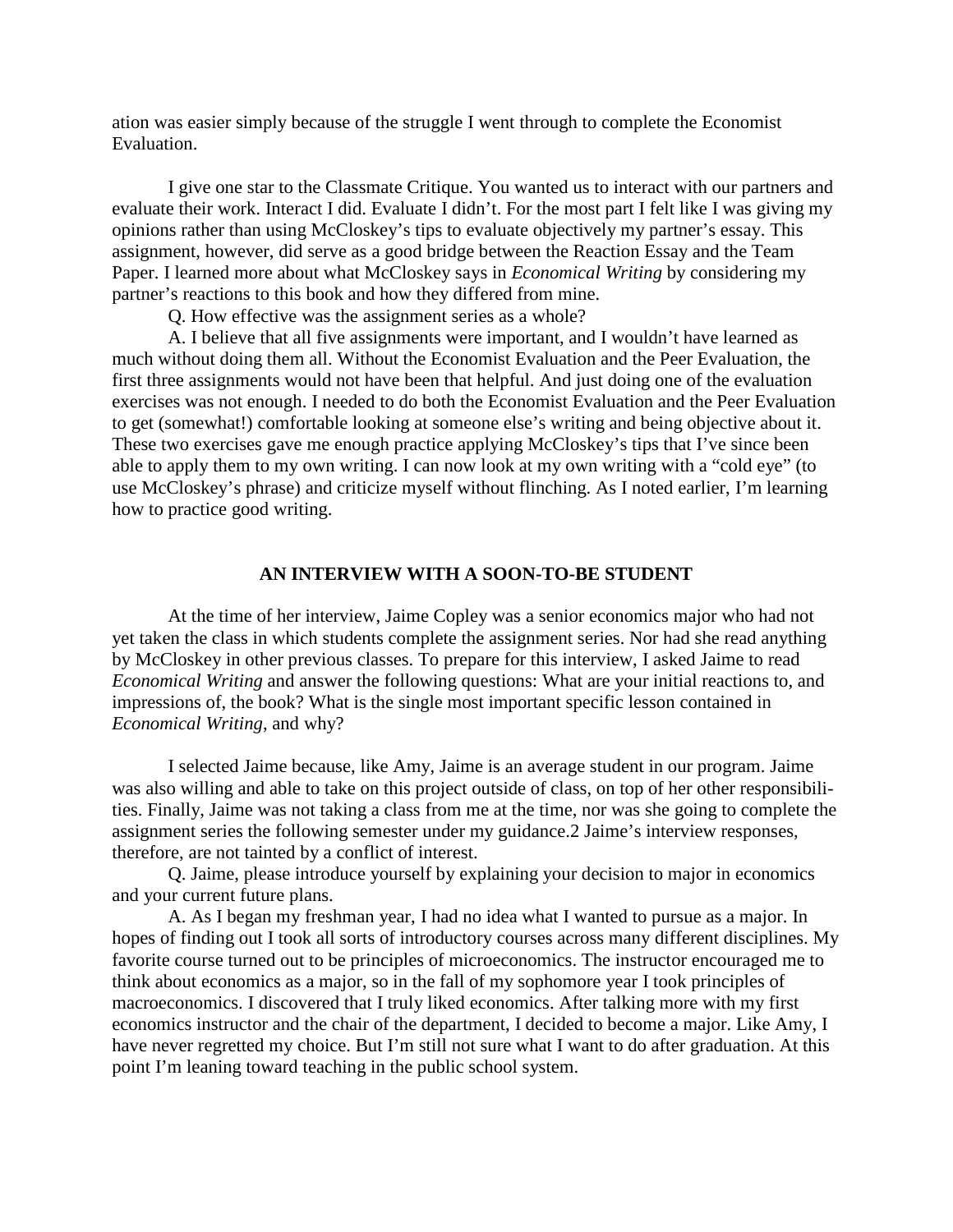Q. As you read through *Economical Writing* for the very first time, what were your initial reactions to, and impressions of, the book?

A. Unlike most students entering our college, I had an extensive background in writing. In high school I took three years of journalism. During these years, I held the positions of assistant editor and editor-in-chief of the yearbook. I thought I had an advantage over the average college student in English 101. After I finished McCloskey's book a few weeks ago, however, I thought to myself, "Why have I never even heard of *Economical Writing* before?"

I wish that I had read this book before I had written my first college English paper. McCloskey challenged me to put everything that I had ever learned about writing aside and to think in new ways and to try new techniques. I had always been taught, as Amy just mentioned, the "Miss Jones way": I never ended sentences with prepositions, I never used "I," I never repeated the same word within three lines, and I always said what I was going to say, said it, and then said that I said it. And to think, not only did I learn these techniques in high school, I had been helping to correct others' work in critique sessions based on what I had been taught. I was turning into Miss Jones and I didn't even know it.

Q. In your view, what is the single most important specific lesson you have already learned from *Economical Writing*, and why?

A. McCloskey says that you can never revise enough. As she points out on page 33, some of the best writers work at it the hardest, to make less work for the reader." Hemingway (as quoted in the book) turns this point around by saying that "easy writing makes hard reading." I now agree. But how can the student learn how to revise papers effectively? McCloskey provided me with four specific tips that I believe are extremely helpful.

In chapter 4, McCloskey says that "Reading your own writing cold, a week after drafting it, will show you places where even you can*not* follow the sense with ease." Like most students, I am a procrastinator. The thought of writing a paper at least one week before it is due is simply unimaginable to the average college student. Anyway, I always thought that I did my best work under pressure. I was wrong. But it was not until this past year that I began writing early and revising at least once before I turned a paper in. I believe this has been a tremendous help to my papers, although I'm sure that some of my professors would still disagree.

The next point I'd like to emphasize is located in chapter 6. It pertains to the three elements of classical rhetoric: invention, arrangement, and style. McCloskey says that invention is framing the arguments worth listening to. This, to me, means outlining. Making an outline of the most important points that you want to write about is a step that most students do not take. They just sit down at the computer and start writing.

Arrangement refers to the placement of the points. In my own writing, I have always had an introduction, statements about my main points, and a conclusion. But McCloskey says that you can experiment with the arrangement of any essay. This would never have occurred to me. The particular way I had been using—the Miss Jones way—had been hammered into my head for so many years that to stray away would have been unthinkable. Until now.

Style is so important that McCloskey dedicated a whole chapter to it. I took her to mean that style is getting your thoughts down on paper and revising, revising, revising until what you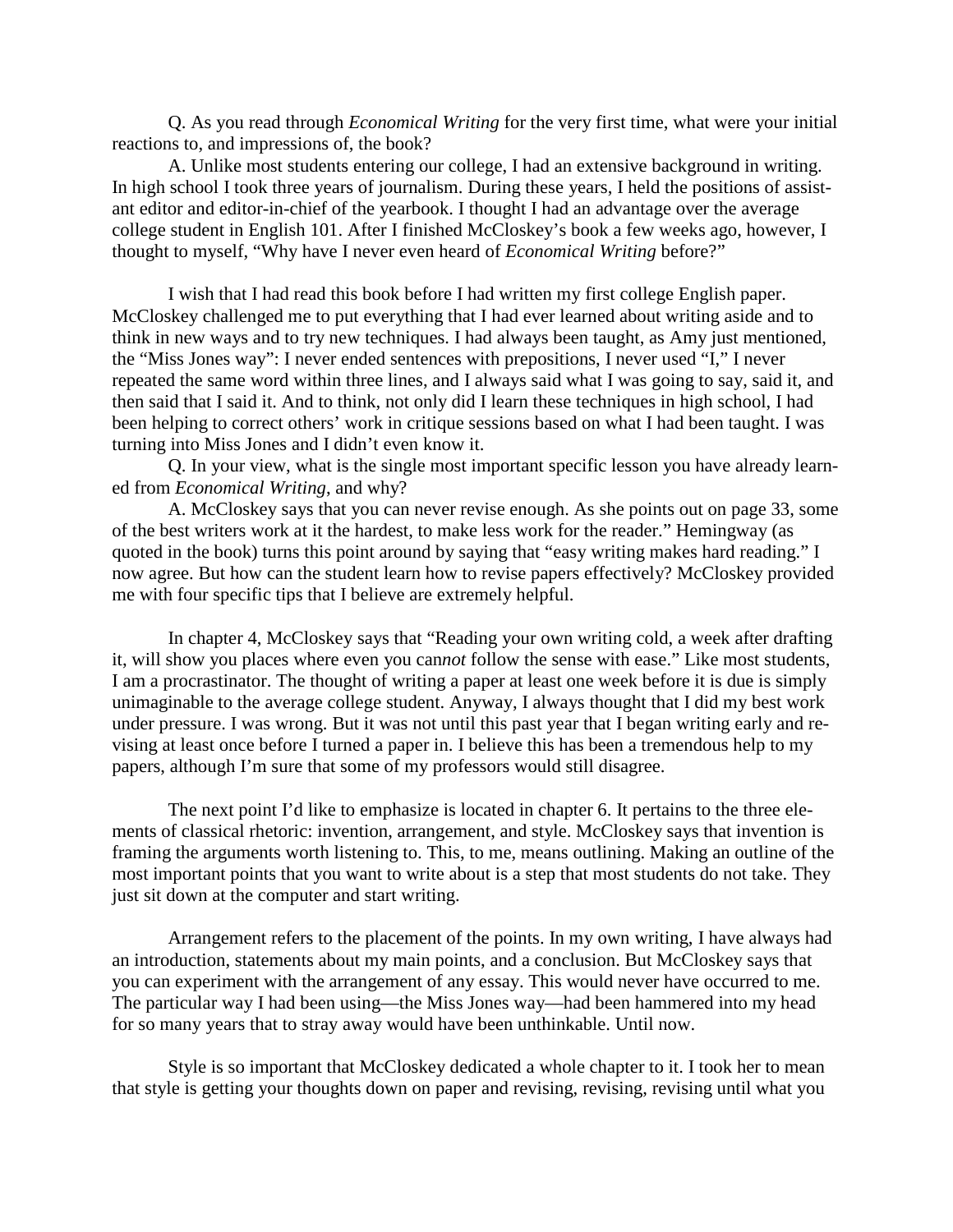are saying is just right. Once again, the concept of revising is totally foreign to most students. But now that I've tried it, I believe it works.

The third point that caught my attention was on page 30, where McCloskey says that an outline should be used "as an aid, not a master." This surprised me. In the past, on the few occasions when I prepared an outline, I always stuck to it. I never drifted too far away. And it never occurred to me that I could revise my outline. I didn't revise papers, so why would I revise an outline?

Finally, McCloskey says in chapter 24 that "reading out loud is a powerful technique of revision." By reading out loud, you're hearing what the reader is hearing and will be able to make sense of what you have written. I have actually used this particular technique before. During the first semester of the Economics Workshop, which I just completed, I had to do a variety of oral presentations. I learned that without reading your speech out loud before you give it, you could possibly make a complete idiot out of yourself. I couldn't figure out why I hadn't done this for every paper that I had written, not just for my speeches. You can definitely make an idiot out of yourself by turning in a paper that makes no sense.

Now that I have finished the book, there are two big questions in my mind: Have I really learned the value of revision? Will I actually be able to translate what I've learned from McCloskey into better writing? I'll find out next semester when I tackle the assignment series.

#### **EXTENSIONS AND CONCLUSION**

The assignment series can be extended in many different directions. After completing the Peer Evaluation, the students could review articles from an undergraduate journal in economics. The class as a whole could read a set of articles, and groups could be assigned to review individual papers. A set of "referee reports" could thus be generated for each article. The referees for each paper could then read each others' reports and develop a common final report. Each group could then present its final report to the class.

Students could also be asked to select a paper that they had written in a previous economics class and critique it in accord with specific instructions. This assignment would give the students practice evaluating their own writing in a critical and detached way. It should also give them a sense of accomplishment, as they discover for themselves how far they have come in their understanding of, and ability to use, language as an instrument of economic thought.

If the instructor prefers to move the class closer to the frontier of economic research, the students could evaluate and critique professional journal articles. Given the level of analysis they would encounter, the students could tackle the articles in teams. Doing this would give the students additional practice at refining their economic thinking through sustained interaction with a peer.

Because the typical undergraduate economics major in the United States does not go on to earn a Ph.D., Palmini (1996), Wright (1999), and Simpson and Carroll (1999) emphasize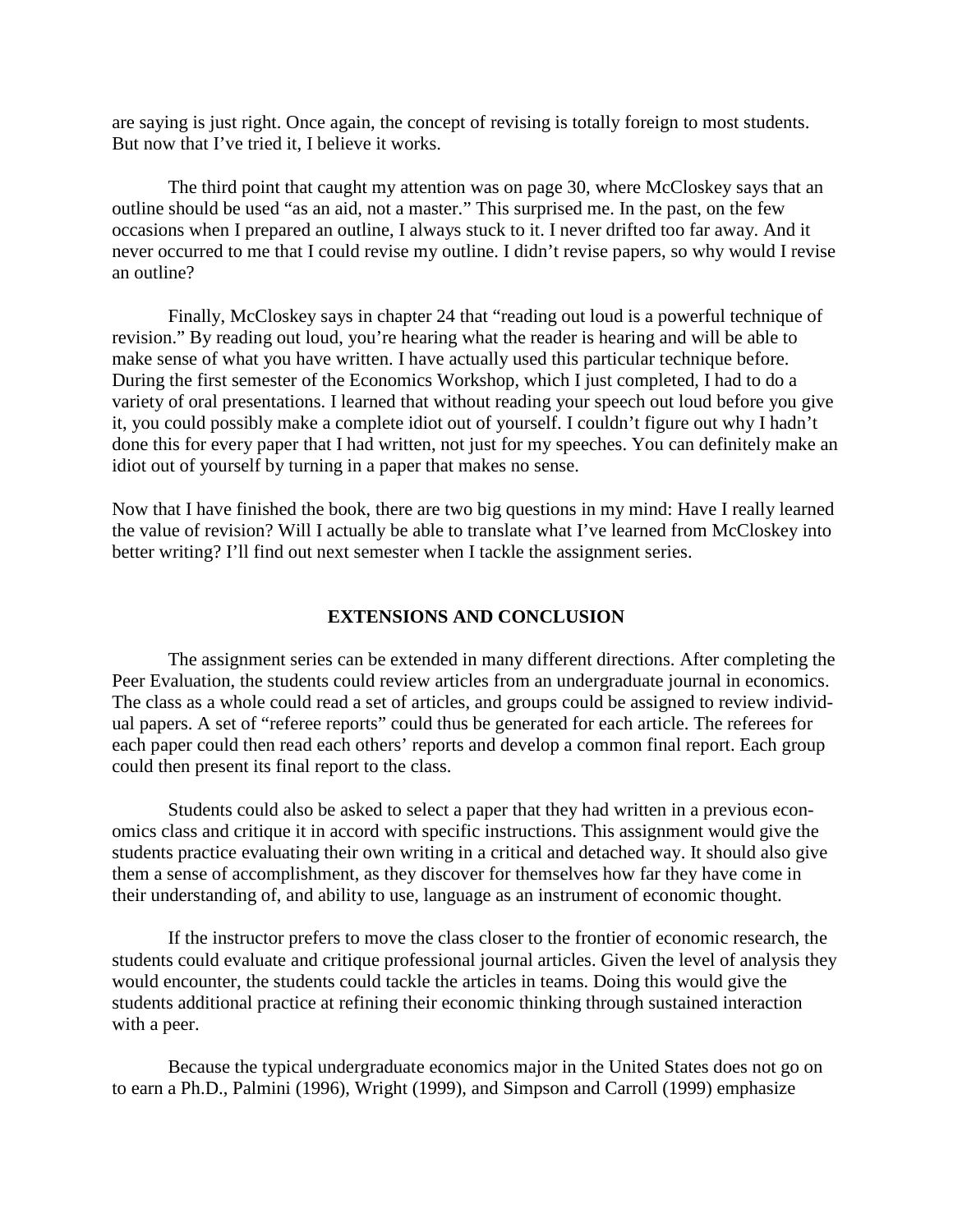helping students learn how to write for the practical world of business and the professions. One way to do this would be to have students evaluate and critique actual written work generated by the business sector, for example, business memos and reports. Students would learn about the purpose and nature of writing in the business world and in the process discover what makes good writing in the fields that most of them plan to enter after graduation. These assignments, therefore, may well "sell themselves" to the students.

My current plan to extend the assignment series involves adding a sixth assignment to the original five, a Professional Evaluation. After reading a chapter from the latest *Economic Report of the President*, each student will be assigned a partner, and each pair of students will write a joint evaluative essay on the chapter. The students will also write two Classmate Evaluations: after each team assignment students will evaluate their partner's contribution to their joint effort. The challenge will be to provide the students with the guidance and incentives necessary to ensure that each Classmate Evaluation exercise proves worthwhile and productive.

The assignment series can also be adapted to fit different economics courses. For example, instructors in programs requiring a senior thesis could use the first three assignments, which are based entirely on *Economical Writing*, as a lead-in to the thesis itself. Each student could also be required to evaluate and critique a draft of a classmate's thesis. These exercises should improve the quality of the students' final written work and provide the instructor with support, in the form of McCloskey's writing standards and criteria, when helping individual students tighten up their writing.

The term project in our Intermediate Macroeconomics class asks students to select a current macroeconomic topic, read articles in the popular press on this topic all semester, write short annotations on the articles, and use these annotations as the basis for the term project portfolio. This assignment could be modified to develop evaluation skills. The students could evaluate and critique some or all of the articles they read, and at least one of these evaluative essays could be included in the portfolio. Alternatively, during the semester students could focus on learning about their topics by simply annotating the articles they read. At the end of the class, armed with a deeper understanding of the topic, they could evaluate and critique some of the articles they read and construct their portfolios around these essays.

Most students who have completed the assignment series think *Economical Writing*  should be required reading in econometrics. Chapter 15, in particular, "Make Tables, Graphs, and Displayed Equations Readable," has helped many of our students write better papers in that class. The imaginative use of McCloskey in econometrics could have a lasting impact on the quality of students' quantitative work.

More generally, *Economical Writing*, alone or combined with assignments that help students develop evaluative skills, can be used in nearly any economics course. Any writing assignment that requires students to read outside of class creates an opportunity to help students develop the ability to evaluate and critique the written work of others. As they acquire this proficiency, students learn to think more clearly as economists and discover for themselves what makes good writing.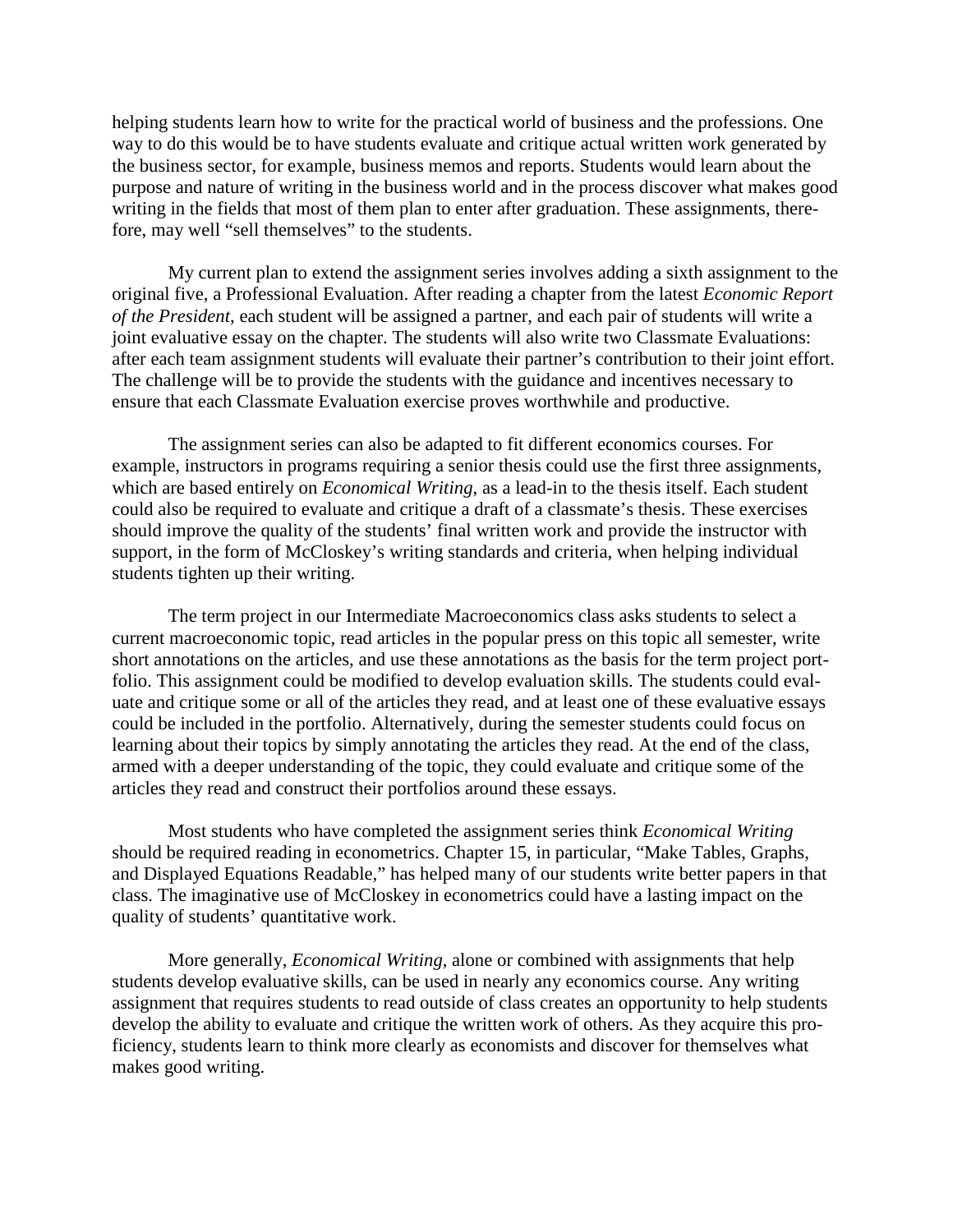## **APPENDIX 1**

## **Writing Exercise 1: The Reaction Essay**

STEP 1: Read *Economical Writing*, 2nd edition, by Deirdre N. McCloskey. STEP 2: Write out your answers to the Response Questions. Address three of the questions in detail: #1, #6, and a third of your choice. Briefly address the other three questions. Your answers must be typed, double spaced, and in total no longer than five pages. STEP 3: Bring two copies of your Reaction Essay to class.

## **Response Questions**

- 1. Identify the six most helpful specific writing tips in the entire book. Rank them from #1 (most important) to #6. Explain why you chose each of these tips.
- 2. In chapter 4 ("Be Thou Clear…."), who does the author argue is the best judge of your writing? Do you agree with this argument? Why or why not?
- 3. What is the central idea of chapters 1 and 2 ("Writing Is the Economist's Trade"; "Writing Is Thinking")? Was McCloskey persuasive? Why or why not?
- 4. What do you think of McCloskey's suggestions in chapter 8 ("Write Early Rather Than Late")? Do they make sense to you? Why or why not? How do your current writing practices Compare with McCloskey's suggested practices?
- 5. How important is chapter 11 ("Speak to an Audience of Human Beings")? Explain briefly.
- 6. Consider the following chapters: 13, 17, 21, 24, 28. Which chapter is most important for Undergraduate students to read, which is least important, and why?

## **Writing Exercise 2: The Classmate Critique**

STEP 1: Exchange your Reaction Essay with your assigned partner.

STEP 2: Read your partner's Reaction Essay.

STEP 3: Prepare a written response to your partner's Reaction Essay by answering the following five questions:

- 1. Did your classmate satisfy all requirements for the Reaction Essay? If not, specify how the assignment failed to meet the requirements.
- 2. Do you agree with your classmate's answer to Response Question #1? Why or why not? Has your classmate's ranking of the six most helpful tips changed your thinking about which tips are most important? Why or why not?
- 3. Do you agree with your classmate's answer to Response Question #6? Why or why not? Have your classmate's arguments changed your thinking about the relative importance of these chapters? Why or why not?
- 4. Which of your classmate's answers to the other four Response Questions was most clear or understandable? Why?

5. Which of your classmate's answers to the other four Response Questions was least clear or hardest to understand? Why?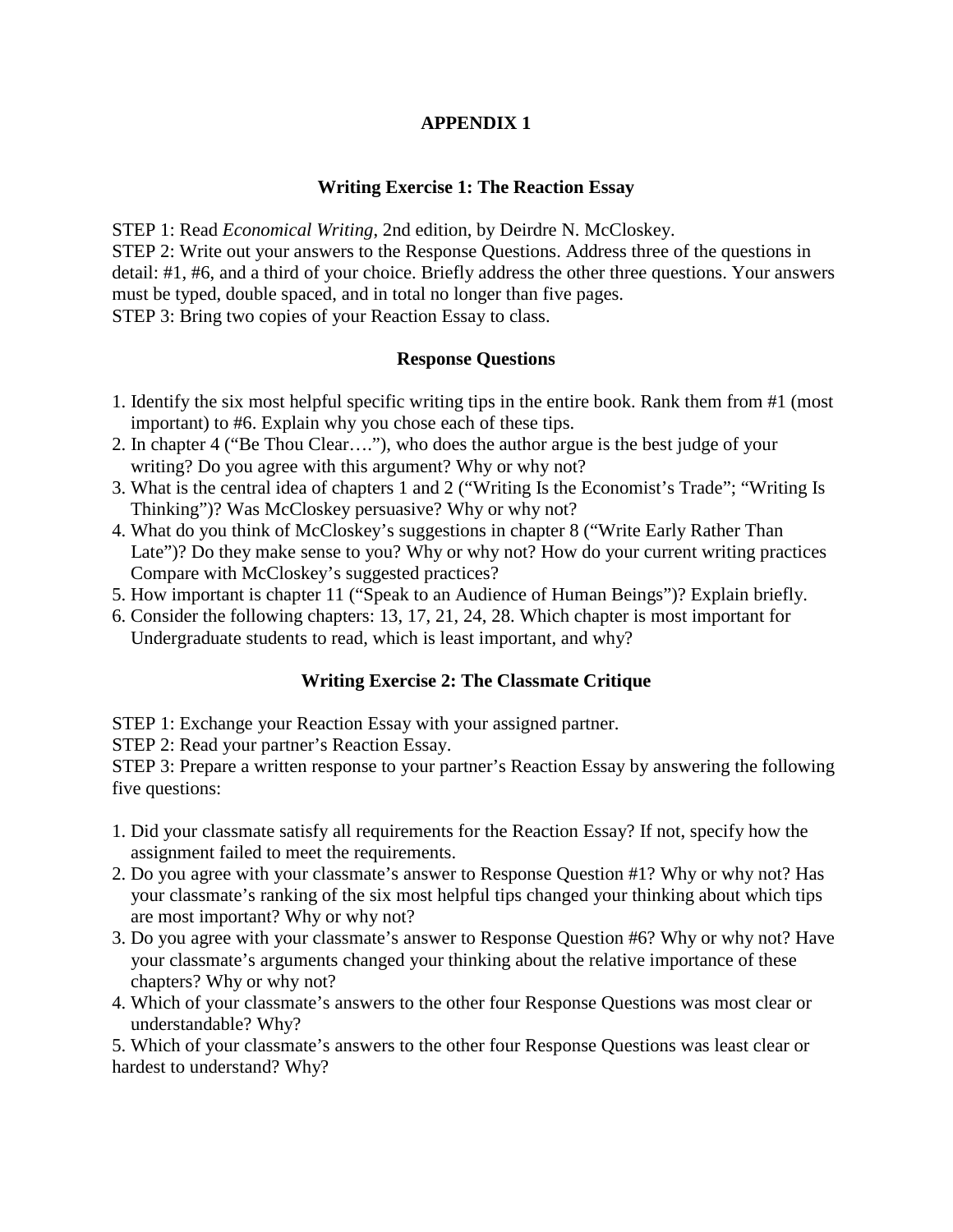## **Writing Exercise 3: The Team Paper**

Write a Joint Reaction Essay on *Economical Writing* with your partner. Your joint essay must be typed, double spaced, no longer than five pages, and must address each of the following items:

- 1. Identify the eight most important specific writing tips in the book.
	- Rank them from #1 (most important) to #8.
	- Explain your choice of the most important tip.
	- Pick two of the other tips, and explain why you put them on your list.
- 2. To what extent should students pay attention to McCloskey's suggestions in chapter 8 ("Write Early Rather Than Late")? Why or why not?
- 3. Consider the following chapters: 4, 11, 13, 14, 17, 21, 24, and 28.
	- Rank these chapters in order of importance, from #1 (most important) to #8.
	- Explain your choice of the most important chapter.
- 4. Consider all chapters other than the ones you had to consider explicitly in your original Reaction Essay and in questions 2 and 3 above. Which one is most important, and why?
- 5. Should McCloskey be required reading in the Economics major? If so, why and in what course(s)? If not, why not?

#### **Writing Exercise 4: The Economist Evaluation**

STEP 1: Read the pamphlet *How To Solve Economic Problems,* by D. F. Paulaha. STEP 2: Use what you have learned from the previous three assignments to evaluate and critique this pamphlet in terms of:

- (1) its economic content;
- (2) its usefulness and quality as a "how-to manual" for practicing economists;
- (3) its quality as a piece of writing (while making specific use of *Economical Writing*).

FORMAT REQUIREMENTS: Prepare your evaluation of this book in the form of an organized, coherent essay (as opposed to a list of answers to questions). Your essay should

• Have a title, which reflects accurately the specific content and conclusions of your essay.

- Be typed, double spaced, in a standard 12-point font, and no longer than six pages.
- Start with a coherent Introduction and end with a coherent Conclusion.
- Include in the Body an analysis of the book in terms of all three aspects noted above. You are

 not required to spend an equal amount of time and space on each aspect. Emphasize the specific area(s) you want to highlight, as you see fit.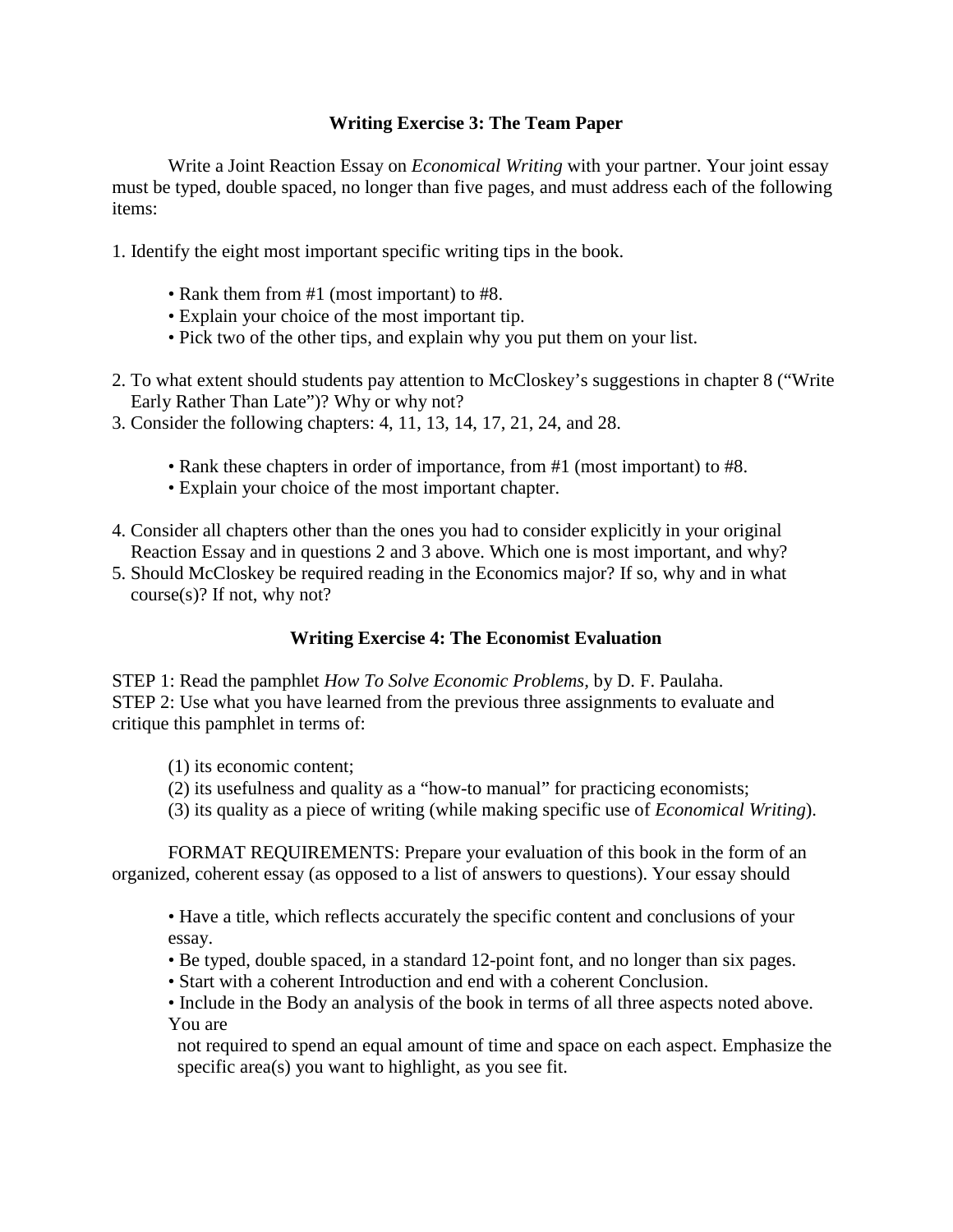Below are some questions that may help you prepare your evaluation. Use them as you see fit.

- 1. Economic Content; Usefulness as a How-To Manual:
	- (A) What point is the author trying to make in chapter 1, "Economic Style"? If you had to write down—in one sentence or one paragraph—what the author means by "economic style," what would you write? To what extent do you agree or disagree with his definition, and why?
	- (B) In the second chapter, "Principles of Economic Problem Solving," the author argues that economists use a specific "thought-process" when they tackle real-world pro blems. Were you aware of this thought process before reading this book? Do you think that this statement adequately reflects the thought process in economics? Why or why not?
	- (C) In the second chapter, what key principle (or principles) does the author want you to remember about the way economists address real-world issues? Do you think your classmates will identify the same principles you do? Do you think your economics professors would agree with the author's key principle(s)? Do you agree with Paulaha? Why or why not?
	- (D) In the third chapter, "Elementary Concepts of Economic Thought," the author argues that the first 10 concepts he lists "…form the foundation of the economic approach to problem solving." He also asserts that "*They are rules of action*." Has the author convinced you of this? Why or why not?
	- (E) In chapter 4, "Common Errors and Misconceptions," Paulaha provides a list of the nine most "common errors and misconceptions" people have about economics. With which of these items do you agree? On which items do you disagree? Explain.
	- (F) If you had to prepare a "Frequent Five List" of common errors and misconceptions about the economic way of thinking and the economic way of approaching the real world, what would be on your list? Prioritize your items, from #1 to #5. Feel free to make use of items on the author's list if you think they belong.
- 2. Quality of Writing
	- (A) Can you identify (1) the author's purpose in writing this book, and (2) the audience to whom the author is writing? Why or why not? If not, what problems does this cause the reader?
	- (B) What aspects of the author's presentation style are least effective, most bothersome, or most problematic? Why? What aspects of the author's presentation style are most effective? Why?
	- (C) If you were asked to offer editorial advice to this author (for a revision of this book) What advice would you give? Be specific.
	- (D) If McCloskey was asked to evaluate this book, what are the two, three, or four big gest points you think she would emphasize?
	- (E) Is this book well-written? Why or why not?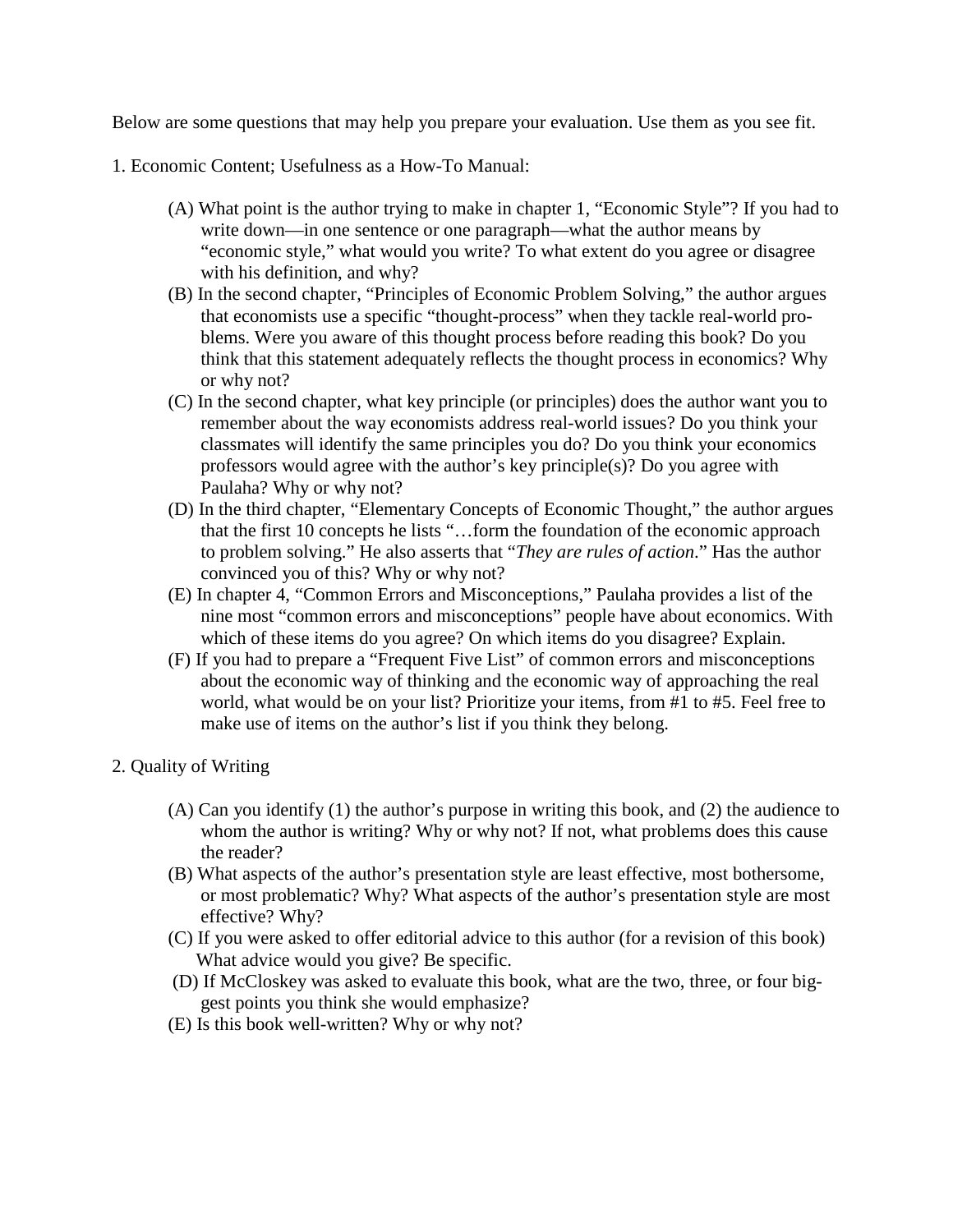## **Writing Exercise 5: The Peer Evaluation**

STEP 1: Read the paper I distribute in class, which was written by a Senior Economics Major who graduated a few years ago.

STEP 2: Evaluate and critique this paper in terms of

- (1) the quality of its economic content and economic analysis;
- (2) its quality as a piece of writing (while making specific use of *Economical Writing*).

FORMAT REQUIREMENTS: Your evaluation should take the form of an organized, coherent essay (as opposed to a list of answers to questions). Your essay should:

- Have a title, which reflects accurately the specific content and conclusions of your essay.
- Be typed, double spaced, in a standard 12-point font, and no longer than six pages.
- Start with a coherent Introduction and end with a coherent Conclusion.
- Include in your paper (the way you think best)
- (1) An analysis of the paper in terms of both aspects noted above. Cover both equally.
- (2) Your answers to the following questions: By the end of the paper, has the author Achieved his/her main purpose? Why or why not?

Below are some questions that may help you prepare your evaluation. Use them as you see fit.

- (A) Can you identify (1) the author's purpose in writing this paper, (2) the audience to whom the author is writing, and (3) the author's principal conclusion? Why or why not? If not, what problems does this cause the reader?
- (B) What aspects of the author's presentation style are least effective, most bothersome, or most problematic? Why? What aspects of the author's presentation style are most effective? Why?
- (C) If you were asked to offer editorial advice to this author (for a revision of this paper), What advice would you give? Be specific.
- (D) If McCloskey was asked to evaluate this paper, what are the two, three, or four big gest points you think she would emphasize?
- (E) Is this paper well-written? Why or why not?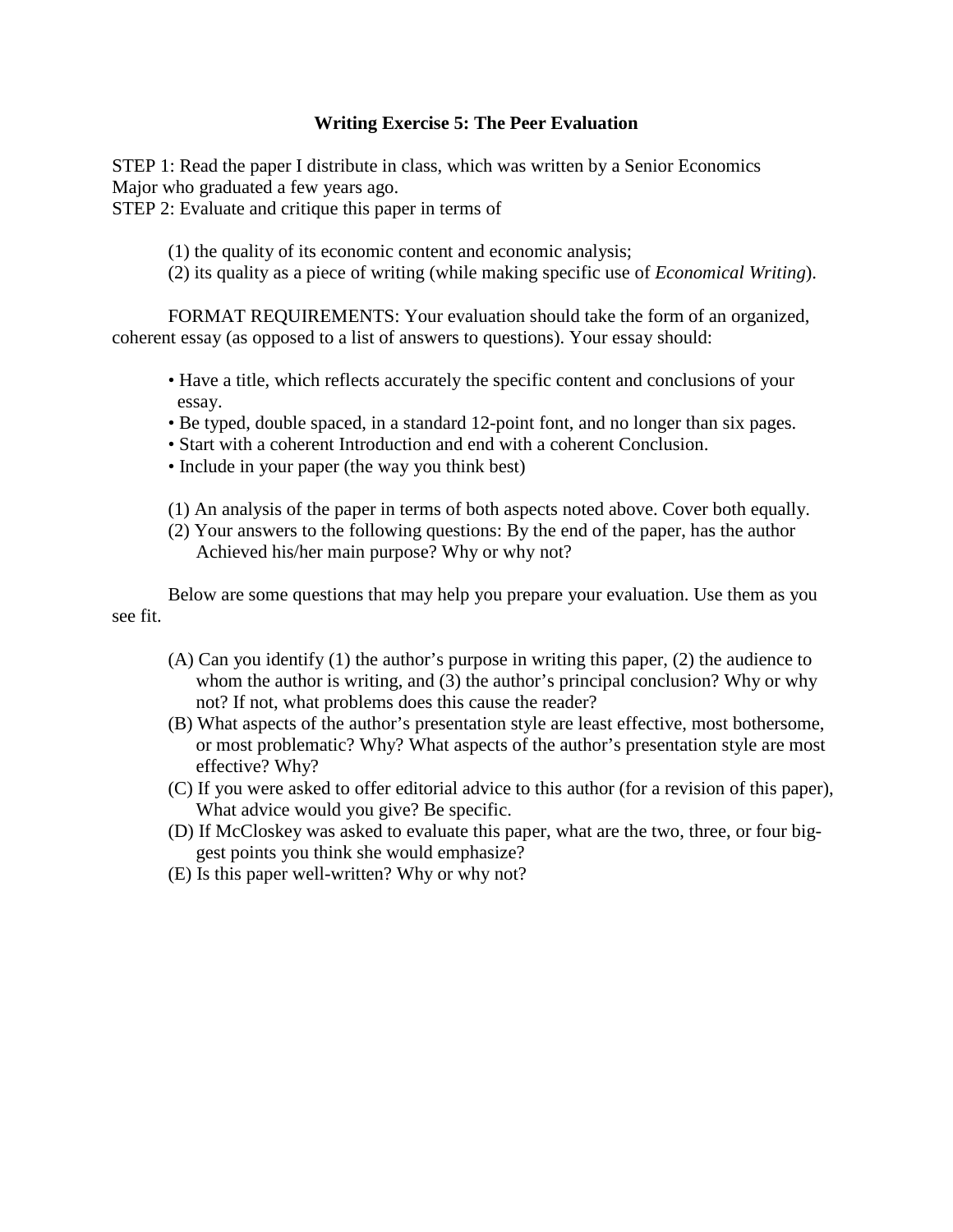## **APPENDIX 2**

#### **Statistical Evidence of Student Attitudes Toward the Assignment Series**

- 1. Semesters during which the assignment series has been taught: 2
- 2. Total Enrollment: 37
- 3. Five statements on our *University Student Course Evaluation* are relevant:
	- 1. The assignments are relevant to course objectives.
	- 2. The grading method is appropriate for course content.
	- 3. Complexity and length of course assignments are reasonable.
	- 4. This course has effectively challenged me to think.
	- 5. The practical application of subject matter is apparent.
- 4. Sixteen of the 17 students in the course during semester 2 agreed with all three of the Following statements on the *Writing Across the Curriculum Course Evaluation.*<sup>3</sup>
	- 1. Students are encouraged to challenge the instructor's ideas, the ideas of other students, Or ideas presented in course assignments.
	- 2. Writing assignments are a means to learning the subject matter in this course.
	- 3. The instructor encourages students to reflect on and evaluate their own learning and growth.

#### **TABLE A1. The Percentage of Students Who** *Strongly Agreed* **with Each Statement\_\_\_\_\_\_\_**

| <b>Statement</b> | The class:<br>Semesters 1 & 2<br>$N = 37$ | Dept. of Economics:<br>Semesters 1 & 2, all<br>instructors, all classes<br>$N = 1,590$ |
|------------------|-------------------------------------------|----------------------------------------------------------------------------------------|
|                  |                                           |                                                                                        |
| #1               | 97                                        | 68.5                                                                                   |
| #2               | 91                                        | 65.4                                                                                   |
| #3               | 92                                        | 61.2                                                                                   |
| #4               | 76.5                                      | 58.5                                                                                   |
| #5               | 78.3                                      | 60.3                                                                                   |
| All 5 statements | 86.3                                      | 63                                                                                     |

*Note*: Just 1 student out of the 37 disagreed with just one of the statements.